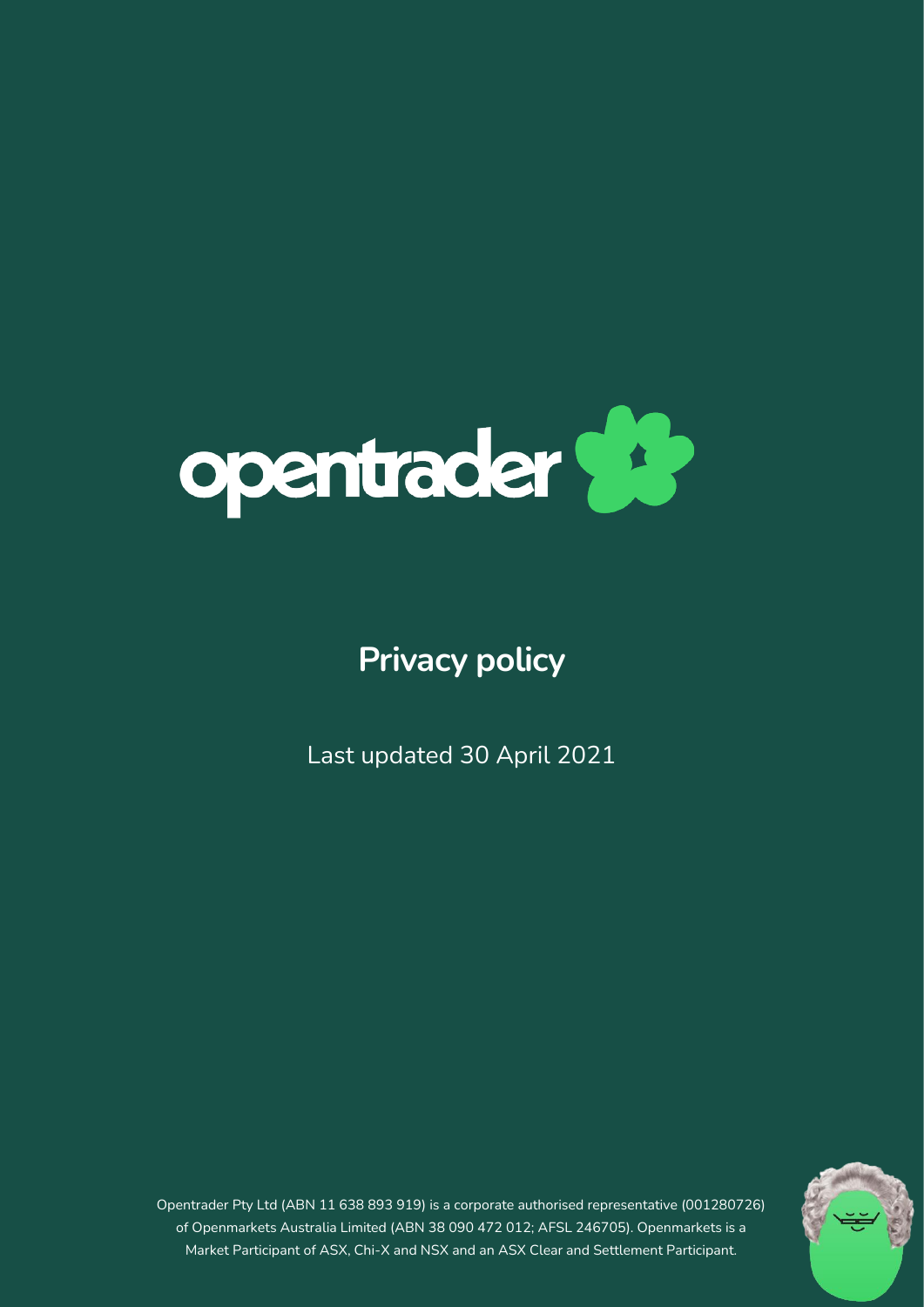# **Contents**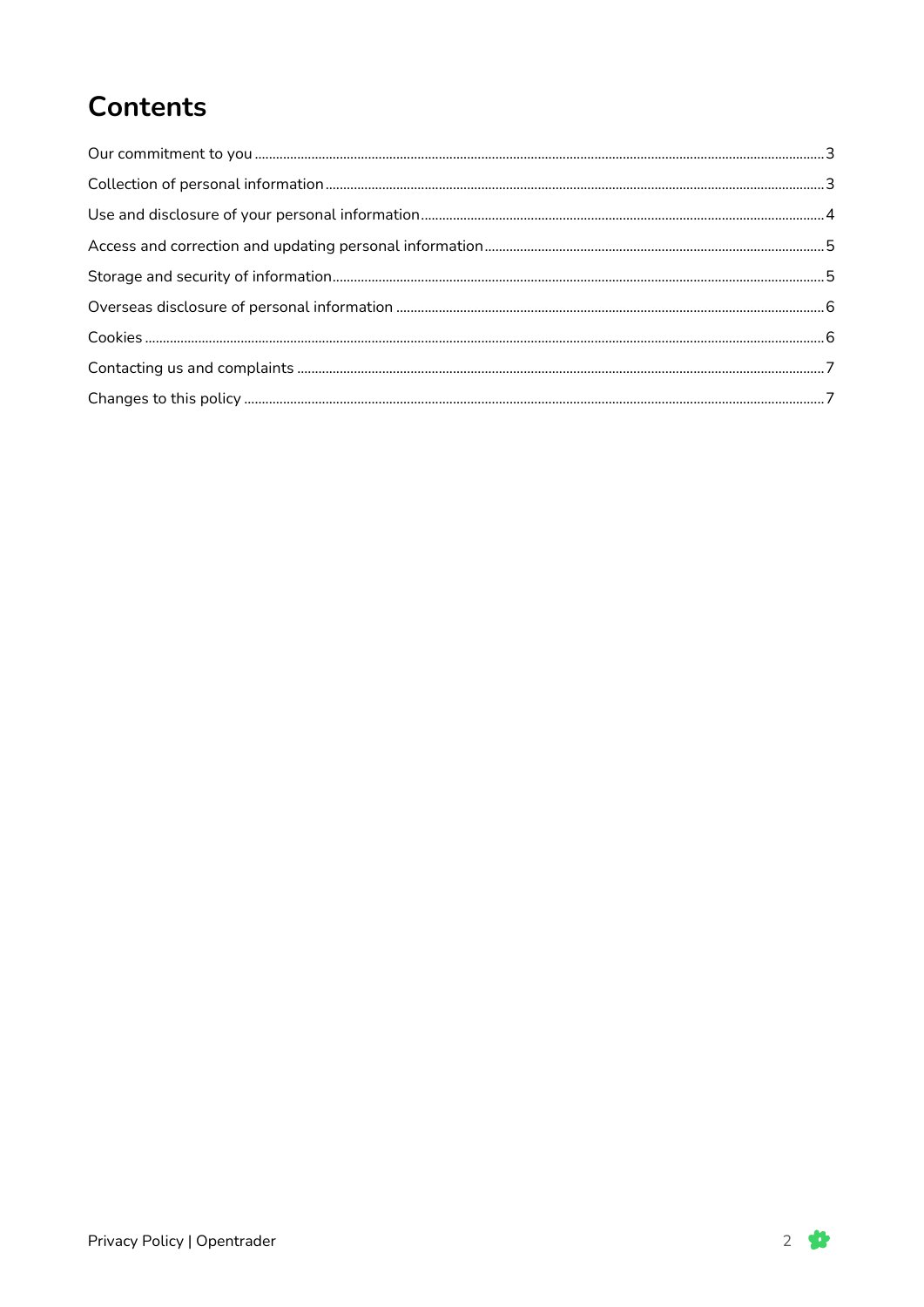This policy applies to information collected by Openmarkets Group Ltd and its related bodies corporate ("**OMG**" "**we**"). It outlines how we collect and use personal information that we hold about you in accordance with the *Privacy Act 1988* (Cth) ("**Privacy Act**") and the *Australian Privacy Principles* ("**APPs**").

#### <span id="page-2-0"></span>**Our commitment to you**

At OMG we have set ourselves a high benchmark - to be the best possible technology solution provider for Australia's financial community. We believe in transparency and trust, and as a result, we have created and published this website to best explain what data we collect, why, and how we use and handle your data.

Security and privacy is at the cornerstone of everything we do. When we do ask to use your data, we do so to best understand how you use our services so that we can provide a better product in the form of a better user experience.

# <span id="page-2-1"></span>**Collection of personal information**

We only collect personal information that is reasonably necessary for us to provide services. If you do not provide the information that we ask for, we may not be able to provide the products or services you have requested. We may collect information such as your name, address, phone number, email address, tax file number, bank account details, other information that may be required for identification purposes, information about your investments and transactions and other information related to the services we provide.

We treat the security and protection of your personal information very seriously and is at the core of how we build features and services.

We will collect your personal information directly from you or from your financial adviser or stockbroker when you apply to open an account with OMG including through your financial adviser or stockbroker. We may also collect your personal information as we provide services to you or your financial adviser or stockbroker. By using OMG's services you consent to OMG collecting your information from your financial adviser or stockbroker or other person or entity who provides services to you. We may also collect information directly from you, such as when you provide the information by phone, email or in an application form or when you deal with us as a key contact or employee of a client or counterparty of OMG.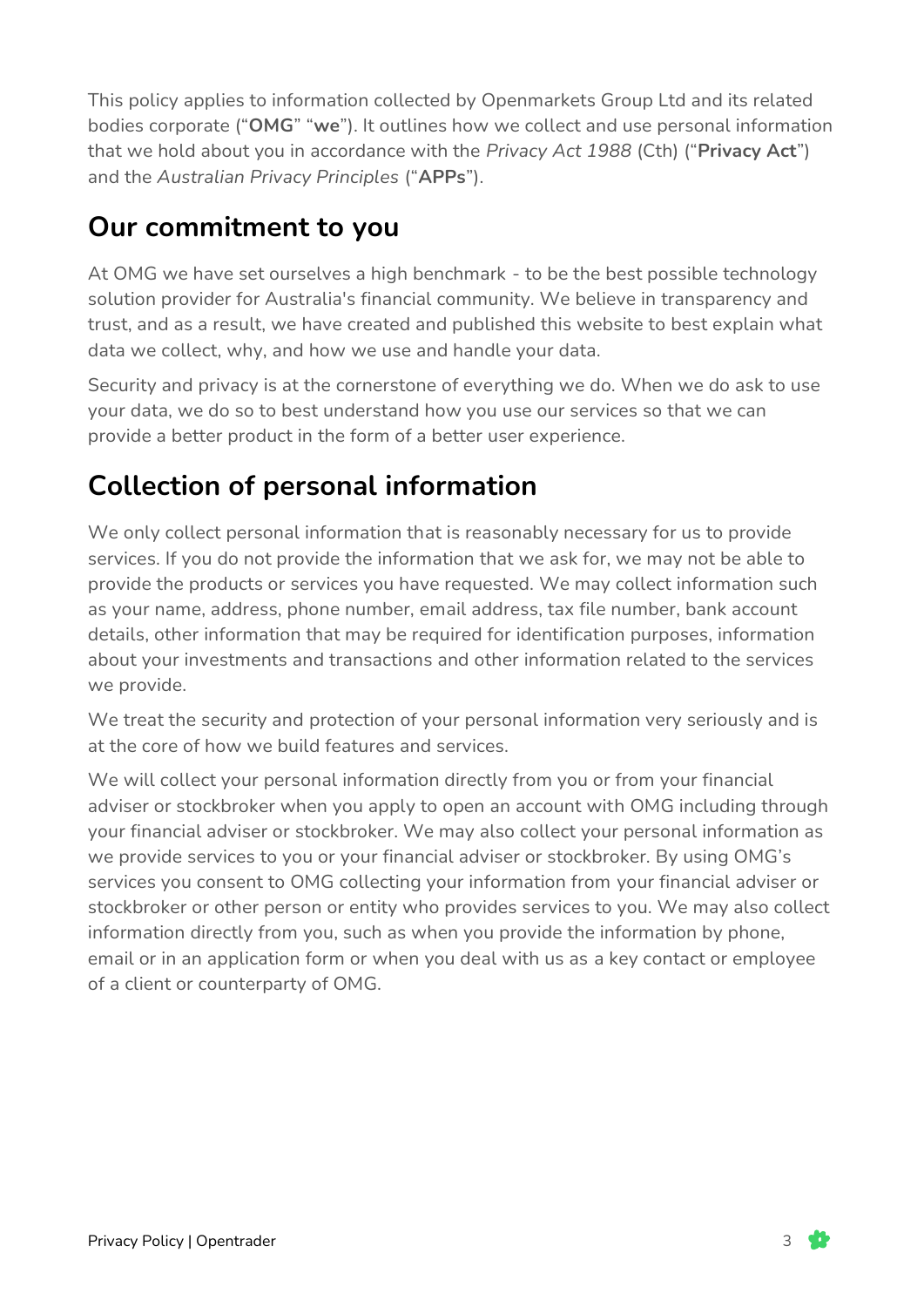#### <span id="page-3-0"></span>**Use and disclosure of your personal information**

OMG may use your personal information for the primary purpose of providing securities trading and settlement services to you, as well as for related purposes such as:

- to verify your identity or transactions which you may enter into with us;
- to administer and manage the provision of our products and services;
- to provide you with offers of other OMG products or services;
- to comply with laws and regulatory requirements including complying with any request made by a governmental authority or regulator, including in connection with legal proceedings or the prevention or detection of fraud and crime;
- to comply with OMG's risk management policies and procedures;
- conducting due diligence as part of a pre-employment screening or acceptance of your account with OMG; or
- another purpose related to the primary purpose.

For the purposes we have described, we may disclose your personal information:

- to our suppliers (including service and content providers), contract and service providers, professional advisers, dealers and agents;
- to government agencies or individuals responsible for the investigation and resolution of disputes or complaints covering your use of our services and facilities including for example ASIC, AUSTRAC or the OAIC;
- other parties involved in the administration of your investments including stock exchanges, product issuers, investment registries or mailing houses;
- anyone to whom our assets or business (or any part of it) is transferred (or offered to be transferred, subject to confidentiality provisions);
- other entities in the wider OMG group; or
- where you have otherwise consented or as otherwise required or authorised by law.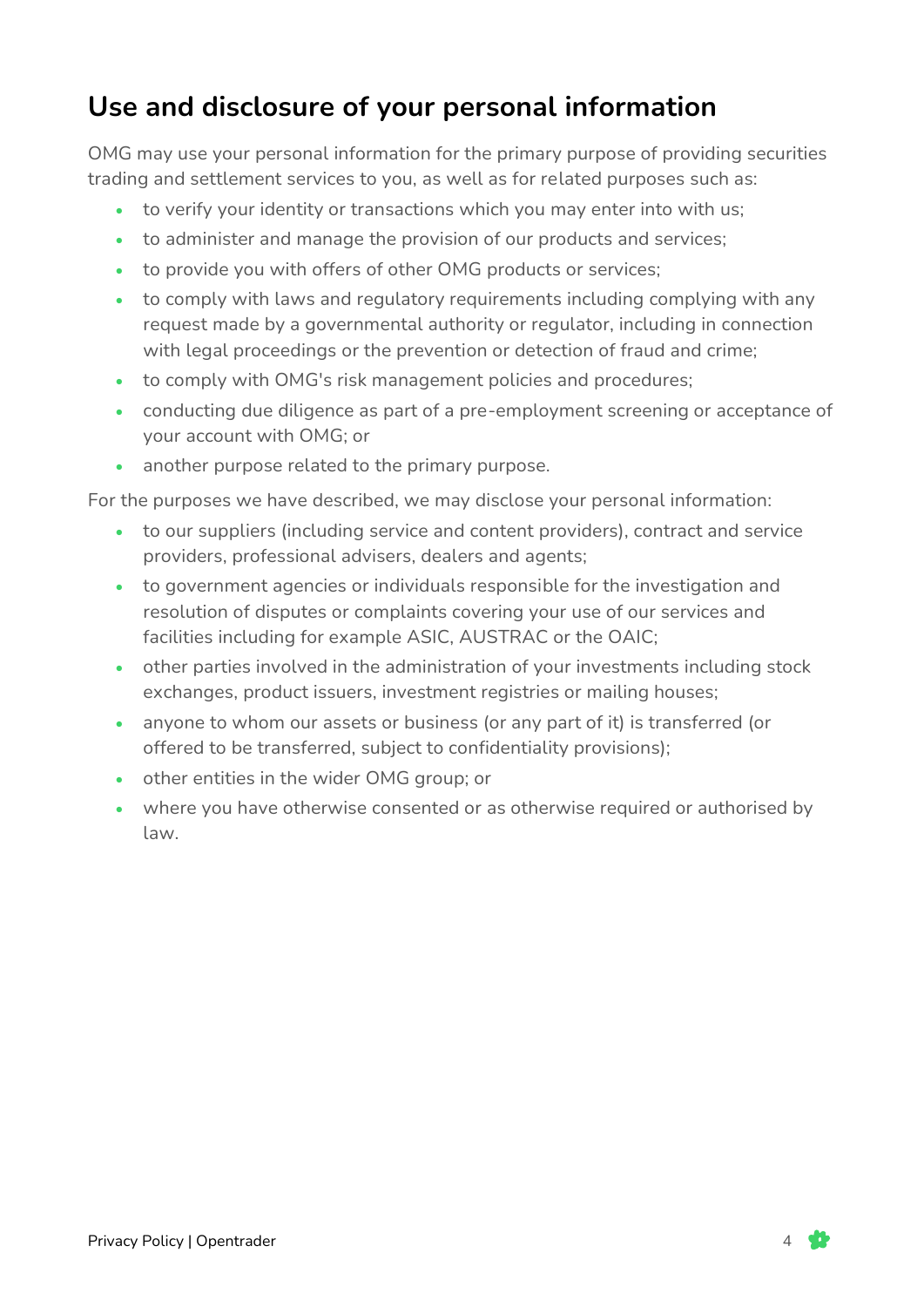#### <span id="page-4-0"></span>**Access and correction and updating personal**

# **information**

Generally, we will provide you with access to your personal information that we hold within a reasonable time of your request unless an exception applies under the Privacy Act. If we refuse access, we will advise you in writing of our reasons for doing so and the mechanisms available for you to make a complaint. In some cases, we may charge you a reasonable administrative fee (for example, \$30) to provide you with access to this information.

If you believe the personal information that OMG holds is inaccurate, incomplete or outof-date, we will take reasonable steps to correct your information within a reasonable period. If we have previously disclosed your personal information to another entity, you may ask that we notify the other entity of the correction. If we refuse correction, we will advise you in writing of our reasons for doing so and the mechanisms available for you to make a complaint.

You should keep us informed of any changes to your information by notifying us in writing (which may be through your financial adviser or stockbroker). We may also ask you to review, confirm and advise of us changes to your personal information.

# <span id="page-4-1"></span>**Storage and security of information**

OMG stores personal information in a combination of computer storage facilities, paperbased files and other records. We will take reasonable steps to protect personal information from loss, misuse, unauthorised access, modification or disclosure.

OMG stores personal information in a combination of computer storage facilities, paperbased files and other records. We will take reasonable steps to protect personal information from loss, misuse, unauthorised access, modification or disclosure. We protect our systems and your account from unauthorised access. If after a period of time (generally, 7 years) we are no longer required to hold your personal information, we may delete or destroy it.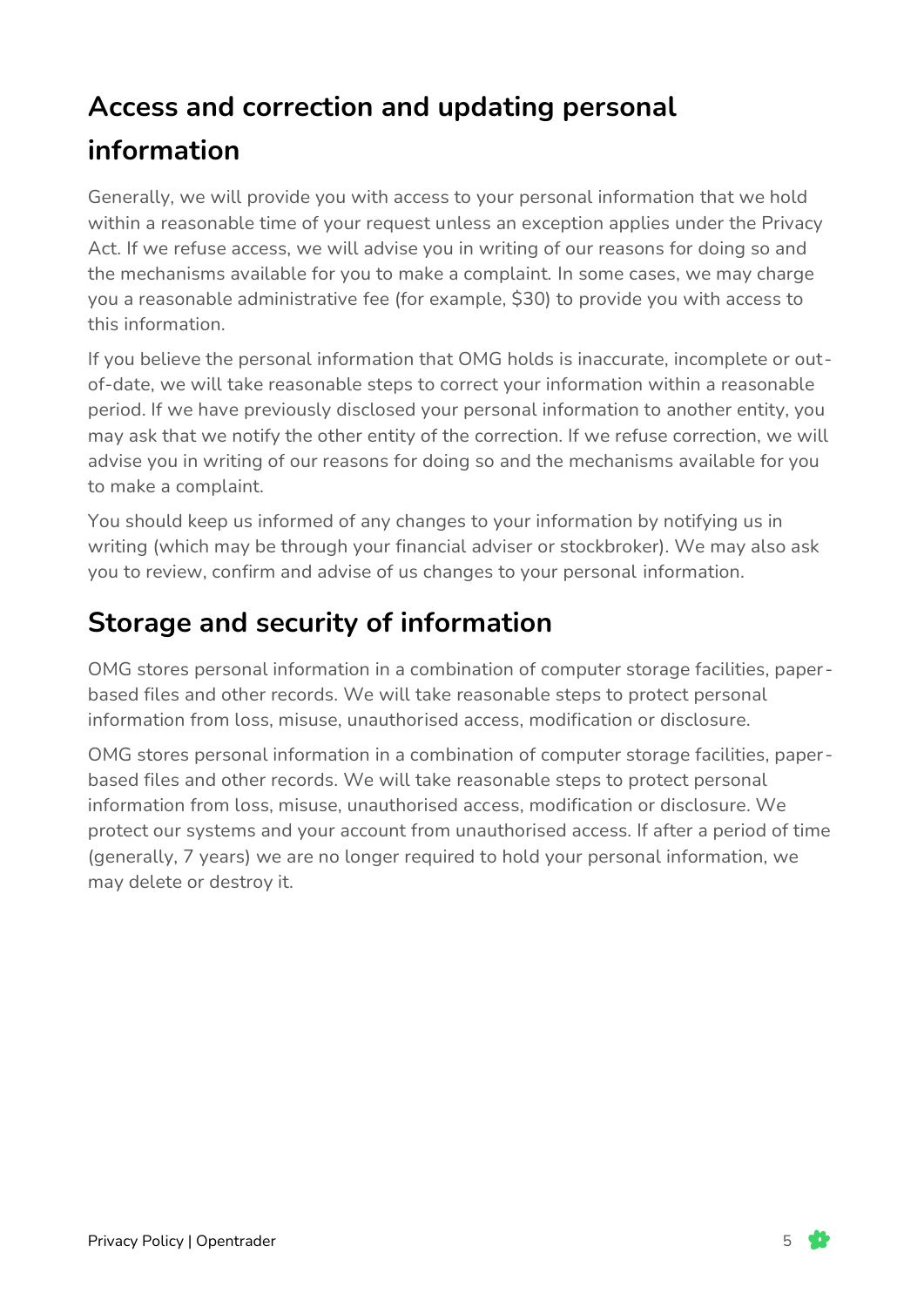#### <span id="page-5-0"></span>**Overseas disclosure of personal information**

We may transfer personal information to related bodies corporate, unaffiliated service providers or other persons to whom we disclose personal information as described herein in locations beyond Australia (including, but not limited to, the United States, India, Vietnam, Singapore and the United Kingdom) in the course of storing that information and when using or disclosing it for one of the purposes referred to above.

Prior to transferring personal information to an overseas recipient, OMG will take reasonable steps to ensure that your information is treated securely and the means of transfer provides adequate safeguards, and that the recipient does not breach the APPs in relation to that information.

Please be aware that overseas recipients and third parties may be from countries whose laws provide various levels of protection for personal data which are not always equivalent to the level of protection that may be provided under the Privacy Act and APPs.

This may mean for information sent overseas you do not have the protections of or any redress under the Privacy Act or in the foreign jurisdiction for any breach. The overseas recipient may not be subject to privacy obligations equivalent those under the Privacy Act and could be compelled by foreign law to make disclosure of the information.

#### <span id="page-5-1"></span>**Cookies**

A 'cookie' is a packet of information placed on a user's computer by a website for record keeping purposes and includes the type of browser and operating system you are using, the device that you used to visit our service (e.g. mobile, tablet, desktop), the resolution of your display screen and your computer's IP (Internet Protocol) address which we use to better understand which country you are visiting from, the web address of any website that may have referred you to our service. We use cookies to better customise the OMG's services, monitor the performance of our website and remember you as a repeat visitor. You can choose to turn off cookies in your browser, but this may impact on your access to the OMG platform.